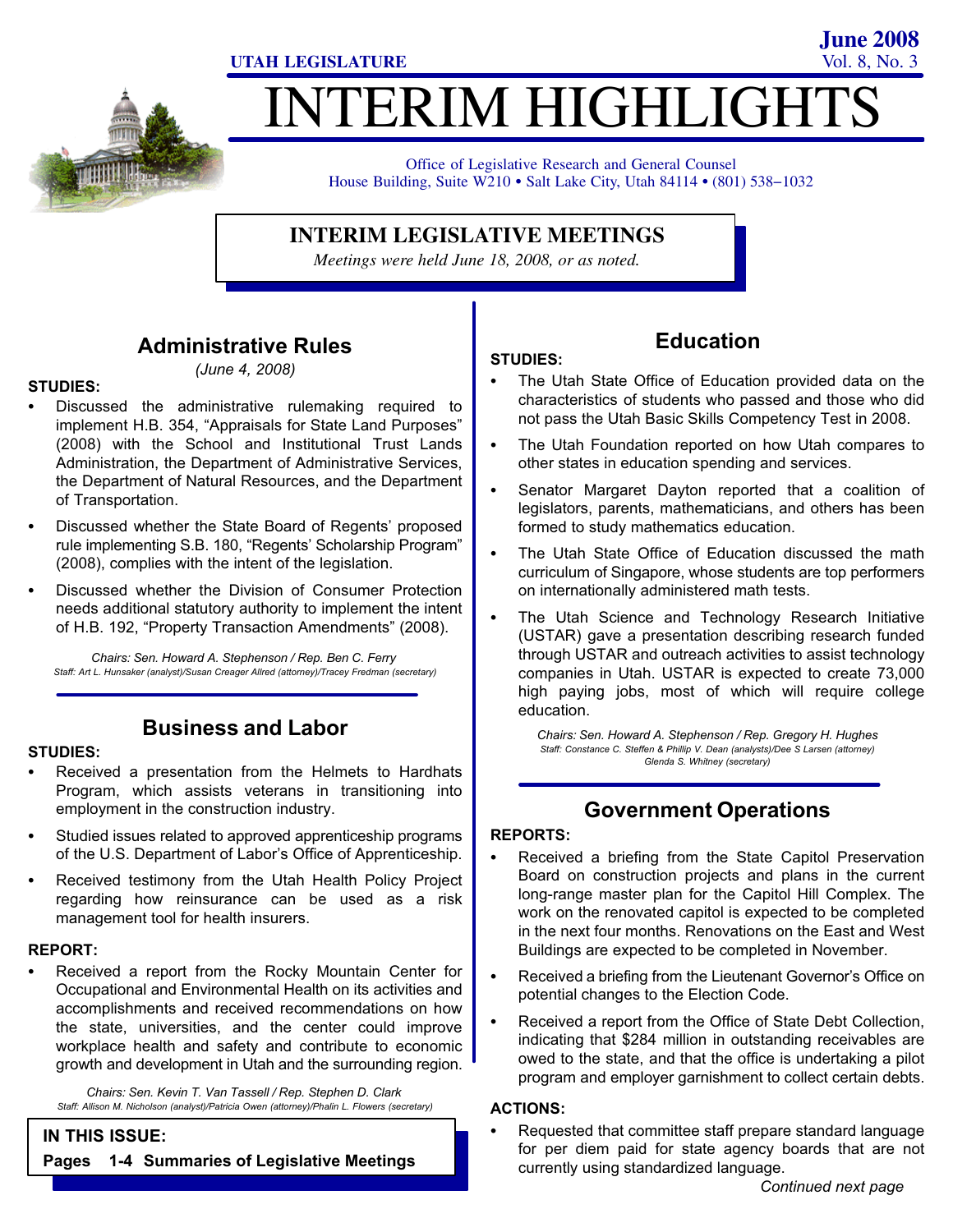Requested that the Division of Finance provide recommendations for updating the per diem amounts.

Chairs: Sen. Peter C. Knudson / Rep. Douglas C. Aagard Staff: Benjamin N. Christensen (analyst)/Eric N. Weeks (attorney)/Chelsea Barrett (secretary)

## Health and Human Services

# STUDY:

 Considered a proposal to develop community−based mental health services either in lieu of or in addition to replacing the pediatric facility for child and adolescent mental health services at the Utah State Hospital. The committee also received comments on this issue from the Department of Human Services, the Division of Substance Abuse and Mental Health, NAMI Utah, The Children's Center, and Allies with Families.

### REPORTS:

- Received a report from the Department of Health on the extent of health care disparities in Utah.
- Received a report from the Utah Multicultural Health Network on promising practices and the impact of culturally and linguistically appropriate services, including interpretation services, on health care disparities.

Chairs: Sen. D. Chris Buttars / Rep. Paul Ray Staff: Mark D. Andrews (analyst)/Catherine J. Dupont & Thomas R. Vaughn (attorneys) Joy L. Miller (secretary)

## Health System Reform Task Force

(June 19, 2008)

## STUDIES:<br>-

- Received a report from Senator Wayne L. Niederhauser, who has been meeting with members of the Utah business community to develop input for the task force.
- Received comments from the Salt Lake Chamber of Commerce and the Utah Food Industry Association on health care reform.
- Received information from the Utah Department of Health on a proposed Medicaid 1115 waiver required by H.B. 133, "Health System Reform" (2008), the potential use of Medicaid health opportunity accounts, the use of medical homes by Medicaid, and efforts to reduce inappropriate emergency department use by Medicaid clients.
- Received a report from Representative James A. Dunnigan, who has been meeting with members of the health insurance community to develop a response to draft legislation considered at the last meeting that is intended to increase the transparency of health insurance plans and carrier information.
- Received a demonstration from Regence BlueCross BlueShield of Utah regarding the type of insurance plan and consumer information available on its web site.

Higher Education and Applied Technology Governance

(May 27, 2008)

## STUDY: -

 Received comments from Utah Valley State College, the Office of the Commissioner of Higher Education, the Office of the Legislative Fiscal Analyst, and the Utah College of Applied Technology regarding emerging issues related to the delivery of career and technical education (CTE), including differing definitions of CTE, role and mission of institutions providing CTE, credit and degrees, costs, and governance.

Chairs: Sen. Curtis S. Bramble / Rep. Kevin S. Garn Staff: Allison M. Nicholson (analyst)/Dee S Larsen (attorney)/Wendy L. Bangerter (secretary)

#### Immigration

(June 19, 2008)

## REPORTS: -

- Received a presentation from the Catholic Diocese of Salt Lake and Catholic Church representatives from Logan, Utah regarding the views of the church on immigration issues.
- Received a presentation from representatives of the Salt Lake Chamber of Commerce on the objectives and activities of the chamber's Immigration Task Force.
- - Received a presentation from the Utah Office of Ethnic Affairs on its responsibilities.
- Received a presentation from representatives of the ethnic communities in the Logan area regarding the impact of immigration issues on these communities.
- Received a presentation from Swift & Company on the impact of immigration issues, including illegal immigration enforcement, on the company and the business community.

(The committee meeting was held in Logan, Utah)

Chair: Sen. Scott K. Jenkins / Rep. Brad L. Dee Staff: Art L. Hunsaker (analyst)/Christopher R. Parker & Thomas R. Vaughn & James L. Wilson (attorneys)/Chelsea Barrett (secretary)

## Law Enforcement and Criminal Justice

## STUDIES: -

- Reviewed statistics regarding illegal immigrants in Utah's prisons and jails and also roles of the Utah Department of Corrections, the Utah Board of Pardons and Parole, and the United States Immigration and Customs Enforcement (ICE) in identifying and processing illegal immigrants who are held in our prisons and jails.
- Discussed issues regarding Utah's Concealed Firearm Permit Program, including costs, reciprocity with other states, and availability of background check information.

Chairs: Sen. Jon J. Greiner / Rep. DeMar "Bud" Bowman Staff: Stewart E. Smith (analyst)/Susan Creager Allred (attorney) Wendy L. Bangerter (secretary)

Chairs: Sen. Sheldon L. Killpack / Rep. David Clark Staff: Mark D. Andrews (analyst)/Catherine J. Dupont (attorney) Phalin L. Flowers (secretary)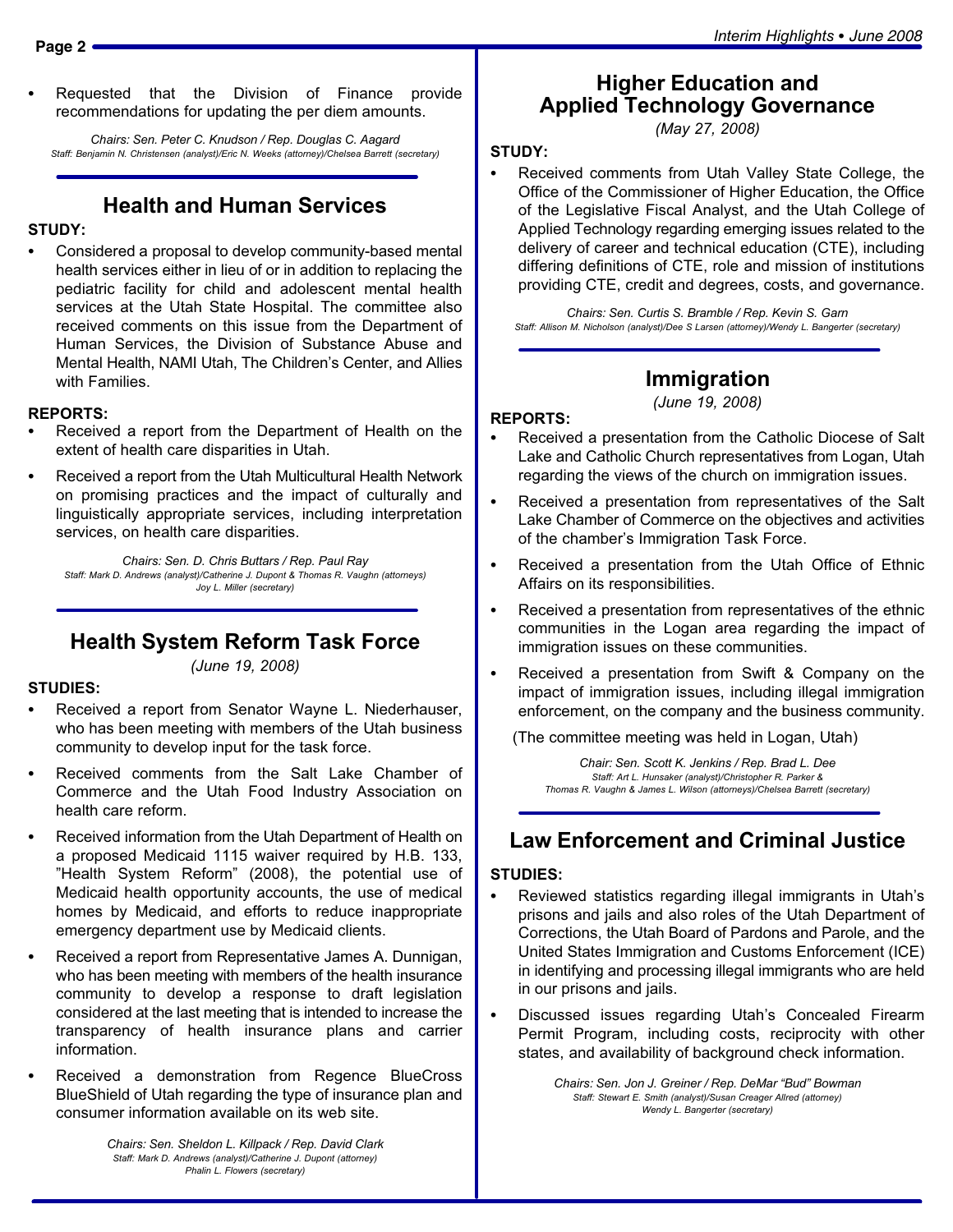## Natural Resources, Agriculture, and Environment

#### REPORTS: -

- Received a report from the Division of Oil, Gas, and Mining on the division's role in fostering and regulating energy development in the state.
- Received a report from the Utah Science Technology and Research Initiative on energy development technologies.
- Received a report from the U.S. Department of Energy and NextGen Energy Council on clean coal technologies.

## ACTIONS: -

- Recommended that the Legislature move forward in organizing a local seminar, facilitated by the Copenhagen Consensus Center, to analyze energy resource development opportunities in the Intermountain area.
- Requested that committee staff prepare legislation to remove repeal dates relating to surface coal mining permit applications and revegetation requirements.
- Discussed recodification of Department of Natural Resources sections of the Utah Code and recommended changes relating to policy board members.

Chairs: Sen. Darin G. Peterson / Rep. Roger E. Barrus Staff: J Brian Allred (analyst)/Emily R. Brown (attorney)/Joy L. Miller (secretary)

### Political Subdivisions

## STUDIES: -

- Received an overview of the affordable housing issue from the Utah Division of Housing and Community Development within the Utah Department of Community and Culture.
- **Received presentations from legislators:**<br>end in the state of the state of the state of the state of the state of the state of the state of the state of
	- Senator Mark B. Madsen discussed disclosure of regulatory costs of housing as proposed in S.B. 86, -Economic Analysis and Reporting of Cost of Land Use Regulation" (introduced 2008);
	- $\blacksquare$  Senator Karen Mayne discussed the preservation of mobile and manufactured home parks as encouraged by H.J.R. 2, "Resolution Encouraging Manufactured and Mobile Home Parks as Affordable" (enacted 2008); and
	- Representative Christopher N. Herrod discussed ways for the state to encourage zoning which invites the development of a wide range of housing choices.

Chairs: Sen. Dennis E. Stowell / Rep. Fred R Hunsaker Staff: Joseph T. Wade (analyst)/Robert H. Rees (attorney)/Wendy L. Bangerter (secretary)

## Public Utilities and Technology

## REPORTS: -

 Received comments from citizen groups and locally elected officials in Box Elder County regarding their communities' role in siting utility transmission corridors for the high voltage (345kV) Ben Lomond transmission line through ten cities in Box Elder County.

Continued next column

- Received comments from Rocky Mountain Power regarding the siting requirements and the process it followed in siting this transmission corridor.
- Received a report from the governor's energy advisor about the Western Climate Initiative's proposed greenhouse gas (GHG) emission regional "cap and trade" program and an inventory of Utah GHG emissions. The proposal also includes targets and a timeline for the reduction of GHG.

Chairs: Sen. Scott K. Jenkins / Rep. Michael E. Noel Staff: Richard C. North (analyst)/Christopher R. Parker (attorney)/Tracey Fredman (secretary)

## Revenue and Taxation

(June 5, 2008)

#### STUDIES: -

- Received a committee staff report reviewing all statutorily authorized property tax levies, range of rates for each levy, and the number of taxing entities imposing these levies.
- Received a report from the Utah State Tax Commission on the truth in taxation rate setting process, including a review of how the certified rate is calculated, the taxpayer notice, and newspaper advertising requirements.
- $\bullet$  Received a staff report on property taxes and school funding equalization, including a review of the differences in property tax base per student and state policies that attempt to equalize funding on a statewide basis.

#### (June 18, 2008)

#### STUDIES: -

- Received information from the Howard Jarvis Taxpayers Association on the implementation and effects of the California Constitution's Proposition 13 that limits property taxes.
- Received testimony on alternative appraisal approaches for determining fair market value.

### REPORT: -

 Received a report from South Jordan City regarding an explanatory advertisement that the city published last year in conjunction with a newspaper advertisement required under the state's truth in taxation law.

> Chairs: Sen. Wayne L. Niederhauser / Rep. John Dougall Staff: Bryant R. Howe & Phillip V. Dean (analysts)/Rebecca L. Rockwell & Angela D. Oakes (attorneys)/Phalin L. Flowers (secretary)

# **Transportation**

- STUDIES: • Discussed the effect of the federal "REAL ID Act of 2005" on law enforcement in Utah.
- Received presentations from the Utah Department of Transportation regarding efforts to mitigate traffic in construction areas and the condition of and preservation of state highway pavements and bridges.

#### REPORT: -

 Received a report from the Department of Transportation on proposed additions to and deletions from the state highway system.

> Chairs: Sen. Carlene M. Walker / Rep. Todd E. Kiser Staff: Leif G. Elder (analyst)/Shannon C. Halverson (attorney) Tracey Fredman (secretary)